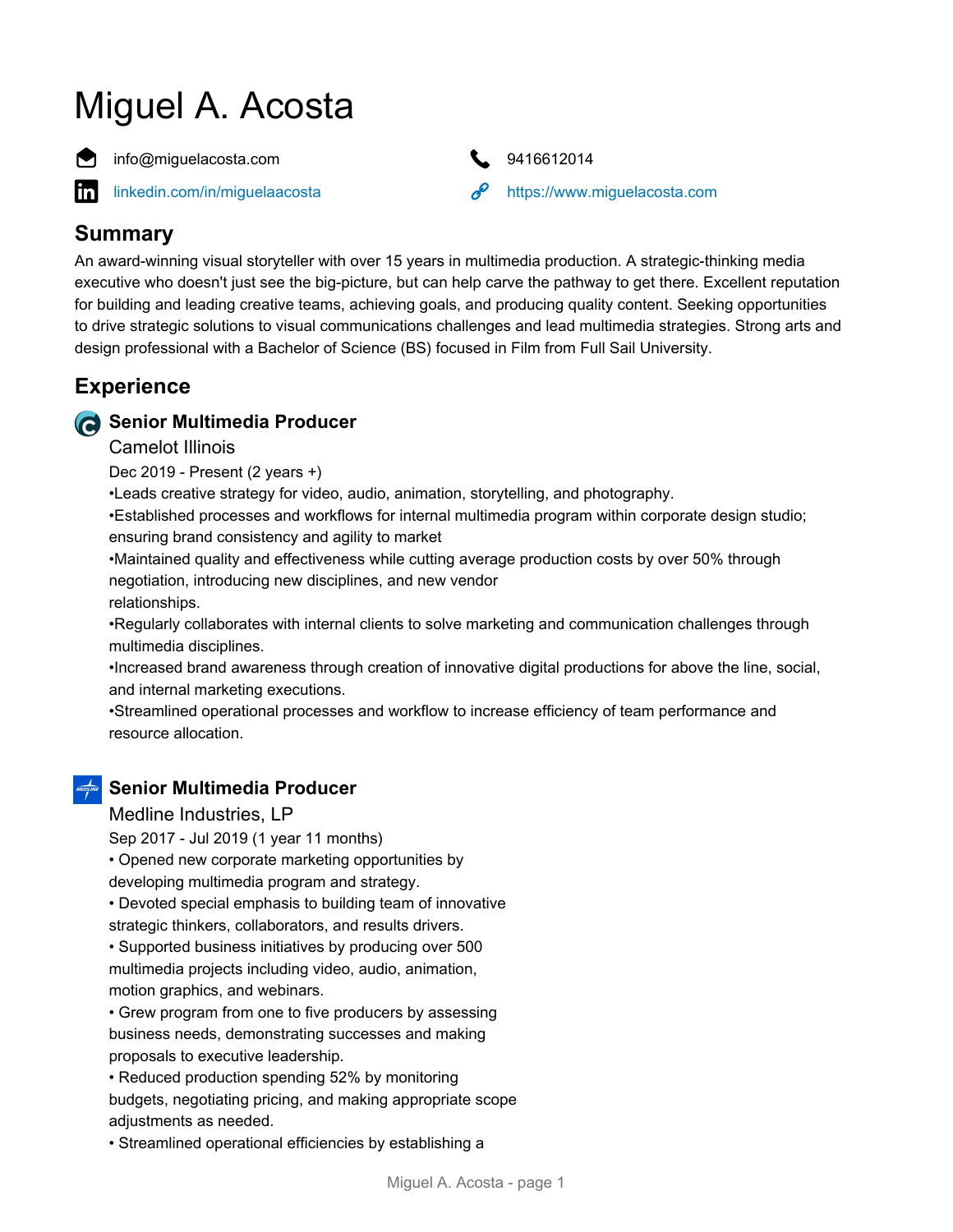scalable process.

• Effectively negotiated agreements, standardized pricing by building strong relationships with external vendors

• Recommended strategic and appropriate multimedia

communications to support client's business objectives.

• Managed and executed day-to-day functions of the

program including request intake, project discovery, preproduction, production, and post-production tasks.

• Reduced duplication of efforts by engaging other company stakeholders to ensure cross-channel messaging and content management are coordinated and consistent.

• Ensured quality control and consistency in deliverables by developing and implementing branding guidelines and best-practices

• Drove successful practices by optimizing performance metrics and realigning strategies using analytics

• Worked directly with company executives to deliver key messages to corporate stakeholders and employees.

• Held production meetings to address progress, relevant concerns and objectives.

• Executed video production on high impact segments and stories

#### **<sup>※</sup> ///</del> Photojournalist**

#### WFTS-TV

Sep 2015 - Sep 2017 (2 years 1 month)

• Supported enterprise by shooting and delivering 2-3 news stories per day.

• Improved operational performance by testing and recommending new technologies to leadership.

• Collaborated with reports to creatively tell relevant stories of the day.

• Thrived in high-stress environments by maintaining focus and composure.

• Covered high-profile stories including 2016 Presidential Campaign, Pulse Night Club Shooting, and two active hurricane seasons

• Engaged audiences by regularly writing and posting regularly to social media

• Planned and prepared for all on-location and studio shoots.

• Pitched stories to reporters and editors.

### **T** News Photographer

Tribune Broadcasting

Jan 2015 - Sep 2015 (9 months)

• Supported enterprise operations by shooting and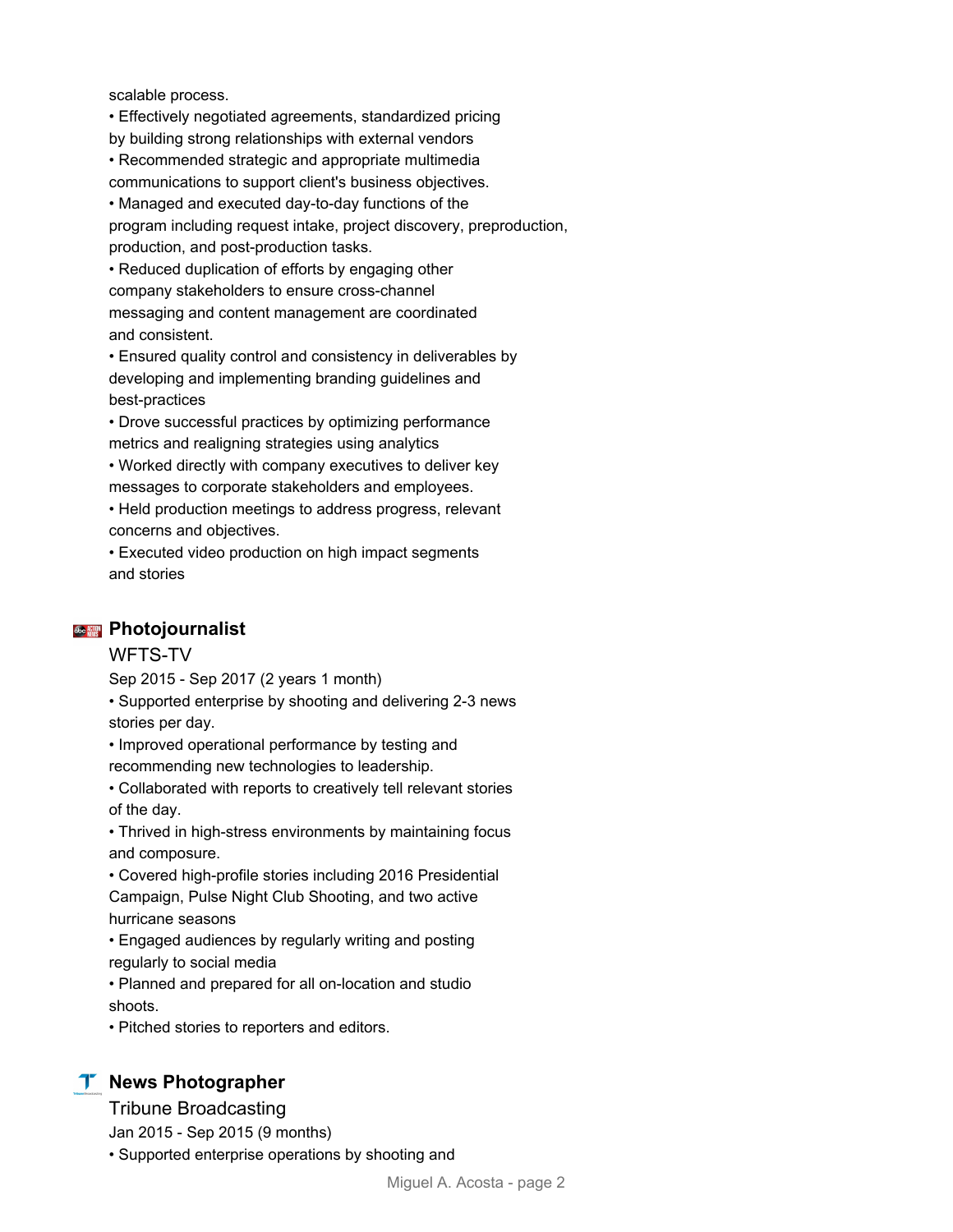delivering 2-3 news stories per day.

• Enhanced skills by learning new technologies including microwave and satellite truck operations, bonded cellular devices, and various camera types.

• Thrived in high-stress environments by maintaining focus and composure.

• Covered high-profile stories including RFRA Legislation, Baby Janna, and Indy 500.

• Engaged audiences by regularly writing and posting regularly to social media

• Planned and prepared for all on-location and studio shoots.

#### **Editor/Photographer**

Journal Broadcast Group (division of Journal Communications) Jan 2012 - Jan 2015 (3 years 1 month) • Increased quality in special reports by lending creative abilities in capturing and editing process. • Supported morning newscasts by edit videos to script using various programs and platforms. • Filled operational voids including shooting breaking news

events and packages, operating teleprompter, and coordinating microwave transmissions.

• Won Regional Edward R.Murrow Award for Best Newscast

• Nominated for Regional Emmy Award for

Business/Consumer News

### **Freelance Camera Operator**

Jun 2011 - Jul 2011 (2 months) Camera Operator for AMC's The Pitch

Operate Sony XDCam Camera Data Logging/Collection Lighting Rigging

## **Education**



#### **Full Sail University**

Bachelor of Science (BS), Film/Cinema/Video Studies 2009 - 2011

## **Skills**

Team Leadership • Creative Direction • Video Production • Video Post-Production • Adobe Creative Cloud • Vendor Management • Multimedia Marketing Communications • Visual Storytelling • Cinematography • Animation